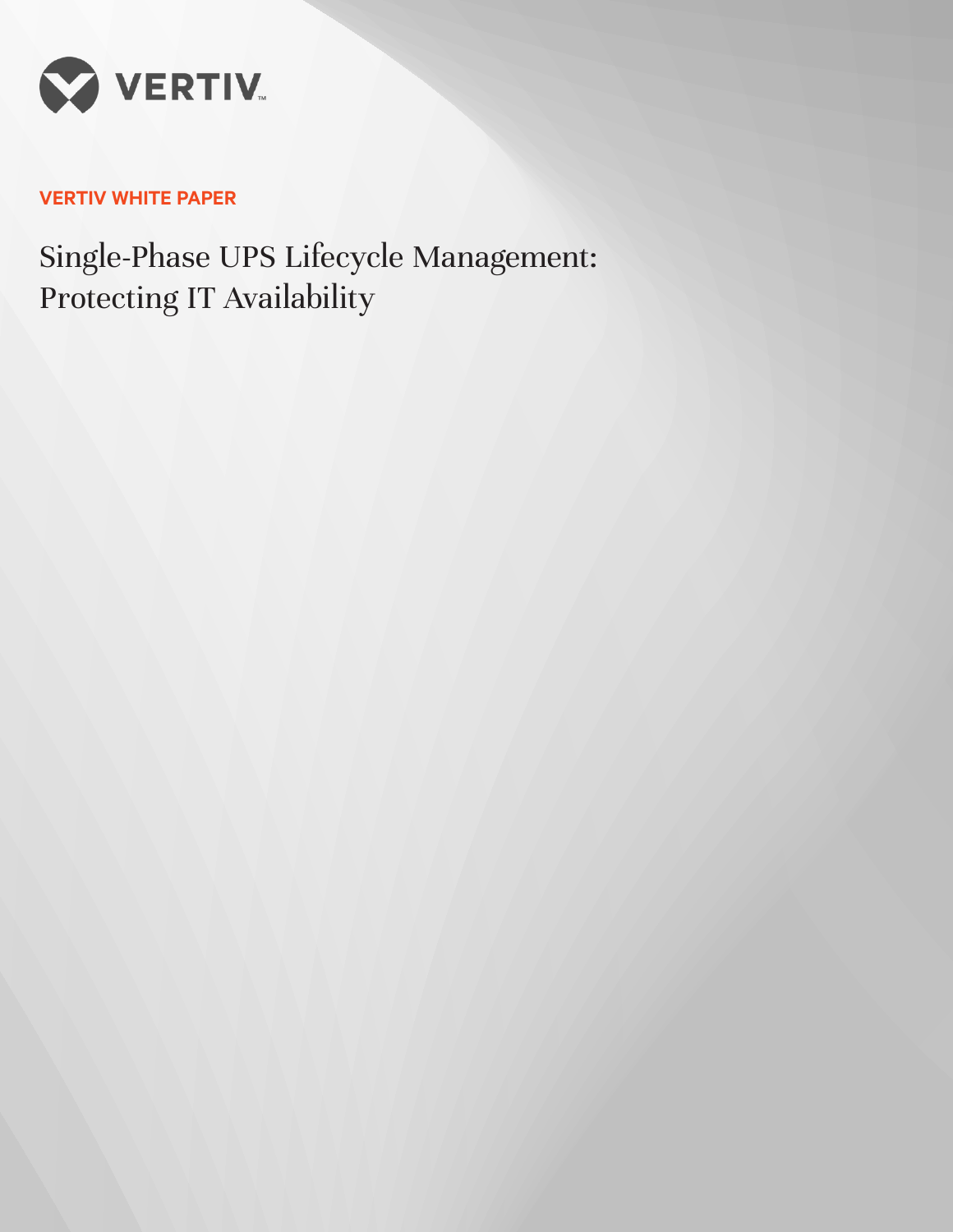## **Executive Summary**

With an uninterruptible power supply (UPS), you have made a significant investment in power protection for your operations, so it doesn't make sense to risk that investment on batteries that may not work when needed most. Your system availability depends on a working battery.

UPS batteries are built to provide several years of service, operating reliably even through repeated charging and occasional use while supporting critical loads. But like any battery, they have a defined lifecycle. The key challenge is to know when your batteries are nearing the end of their life expectancy and to be able to replace them before you get into a situation — such as a complete power outage — where they fail to protect the load.

Single-phase UPS units are used by many mission-critical applications, including servers, critical nodes, network workstations, large network peripherals, network routers, bridges and hubs, as well as Voice over Internet Protocol (VoIP), safety/security, and point-of-sale (POS) systems.

These smaller UPS systems, ranging in capacity from 500 VA up to 20,000 VA, are usually overseen by IT/network managers and administrators within organizations having edge or remote computing locations. These types of installations are common for education, banking, healthcare, retail, industrial, and/or government organizations.

When it comes to small or remote IT edge installations, out of sight is certainly not out of mind, especially with their vital role in meeting business and customer demands. This is why a dedicated battery lifecycle management program is so important. The right battery management program must include battery maintenance to ensure that batteries are operating at peak performance. It should also alert IT personnel when a battery is nearing time for replacement.

In addition to keeping an eye on battery health, a management program should enable oversight of the UPS itself. As a small UPS gets older, usually after being in service for more than five years, it may be more cost-efficient to consider a total replacement of the unit as opposed to just making another battery replacement. Much like an aging PC or server, the older a UPS system, the greater the risk of unanticipated failure due to problems with internal system components and the more the UPS will lack in terms of technological innovations and performance enhancements.

In this white paper, we will highlight the critical role of the battery within single-phase UPS systems and discuss the options for ensuring power and business continuity, especially as IT networks increase in size and complexity and/or become more dispersed.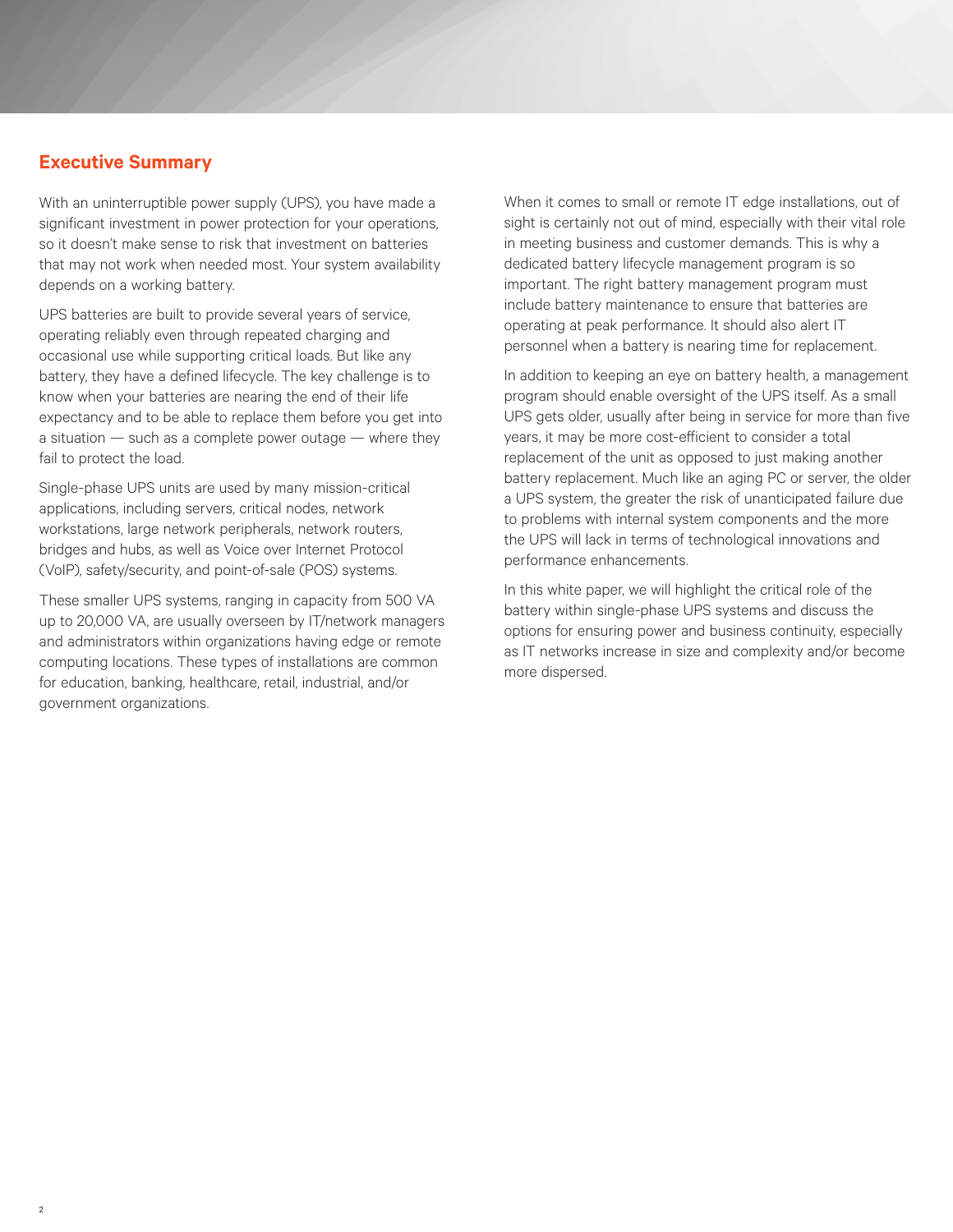

#### **Battery Basics**

Batteries store electricity that flows to devices when needed. Ranging from full to partial, a battery may have different capacities as the stored energy supply diminishes. As batteries age, they have a depleted ability to carry capacity. This aging is caused by exposure to high temperature and general use of the battery.

Essentially, your battery lifespan begins decreasing as soon as you begin using the UPS system. Life expectancy on valveregulated lead-acid (VRLA) batteries is generally from 3 to 5 years, depending on the temperature and cleanliness of the environment where it is located, as well the number of discharge and recharge cycles. Average UPS system life is 7 to 10 years or when you're up to your third battery replacement.

Many IT users have an aging population of UPS systems that either need new batteries or a complete system replacement. They may also have limited internal resources to remove, install, maintain and service batteries and UPS equipment. This process is especially challenging when UPS systems are located in remote or unmanned sites that are difficult to access and manage.

#### **The Challenges to Long Battery Life**

Your UPS system and battery should be installed in a temperature-controlled environment if possible. The location should also be out of direct sunlight and free of excessive dust and other airborne particles. Ventilation openings on the UPS should be free of any blockage.

When there is a power failure, or other power anomalies that are outside of normal operation, battery power will be called upon to properly power the protected equipment. When adequate power is restored to the UPS, the battery will automatically be recharged in preparation for the next outage.

A VRLA battery's chemistry is such that it can only handle a finite number of discharge and recharge cycles (generally up to 300 full discharges) before it fails and must be replaced. In addition, the depth to which the battery is depleted during each discharge event will also affect its lifecycle.

# **Typical VRLA Battery Capacity over Time**



#### **Low Maintenance Isn't No Maintenance**

While most of the batteries used in single-phase UPS systems are considered maintenance-free, it is still necessary to monitor and maintain them.

The maintenance-free description is referring to the fact that these batteries do not require electrolyte fluid replenishment. Every 3 to 6 months, a periodic maintenance inspection of the UPS and battery should be performed to accurately determine the state of battery health.

Accumulated dust, dirt, or debris should be removed to avoid any short circuits or ground fault conditions. The UPS battery should be inspected for any leaking or swelling, and if these conditions exist, it should be replaced and recycled properly.

As defined by the Institute of Electrical and Electronics Engineers (IEEE), the end of life for a VRLA battery is when it can no longer supply 80 percent of its rated capacity. This loss in capacity is due to the deterioration of internal battery components.

The degradation process speeds up as the battery nears end-of-life and must be replaced. Even though a battery at this point may still be able to provide adequate runtime, the internal deterioration of the battery will increase the likelihood of sudden failure.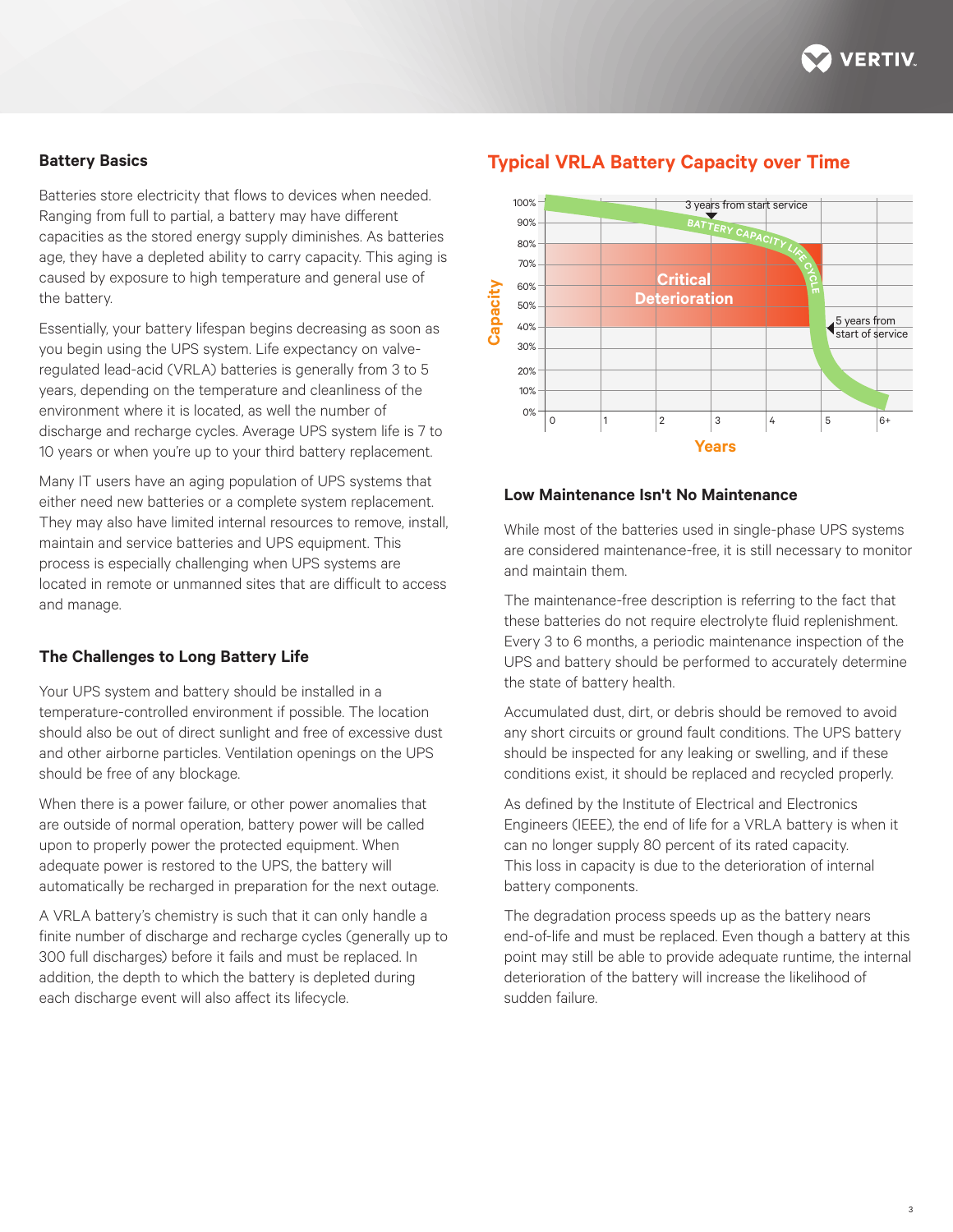### **Battery Recommendations**

Ideally, your UPS should be in a space that is cool and dry with proper ventilation. If possible, the temperature where the UPS is located should not exceed 77 degrees Fahrenheit (25 degrees Celsius). Excessive heat has a detrimental impact on overall battery life. It is important to remember that for approximately every 18 degrees Fahrenheit (10 degrees Celsius) above the ambient temperature of 77 degrees Fahrenheit (25 degrees Celsius), the life of the battery will be reduced by 50 percent. This is why keeping batteries at a proper operating temperature is so critical to UPS performance.

Since the operating life of a VRLA UPS battery is generally from 3 to 5 years, performing preventive maintenance, such as runtime tests on the UPS, once or twice a year should be sufficient to determine your battery's capabilities to support the connected load. Many newer UPS systems also include automatic self-diagnostic and testing features that can aid in ensuring that the UPS is operating properly.

Additionally, the load of the equipment connected to your UPS should be managed. The closer the load is to the UPS rated capacity, the less runtime will be available in the event of an outage. In addition, heavy, repeated discharge cycles will tax the battery, and if sustained, will eventually contribute to deterioration of the service life. UPS monitoring systems and services should be considered to oversee and manage equipment loads.

### **Ensuring Maximum UPS Performance**

Maintaining the health of a UPS system in a variety of locations may require more time or resources than an organization is able to allocate. While small UPS systems typically utilize user-replaceable, plug-and-play type batteries, maintenance requires manpower and management. This becomes especially challenging for locations without qualified staff and/or with larger quantities of units. This is where it makes sense to consider the battery service options available today. UPS and battery management services can be valuable in keeping systems operating at a peak performance level. This type of service offers various ways to handle the UPS and battery lifecycle maintenance program depending on user needs.



# **Small UPS Battery Managemnt Program - Lifecycle Examples**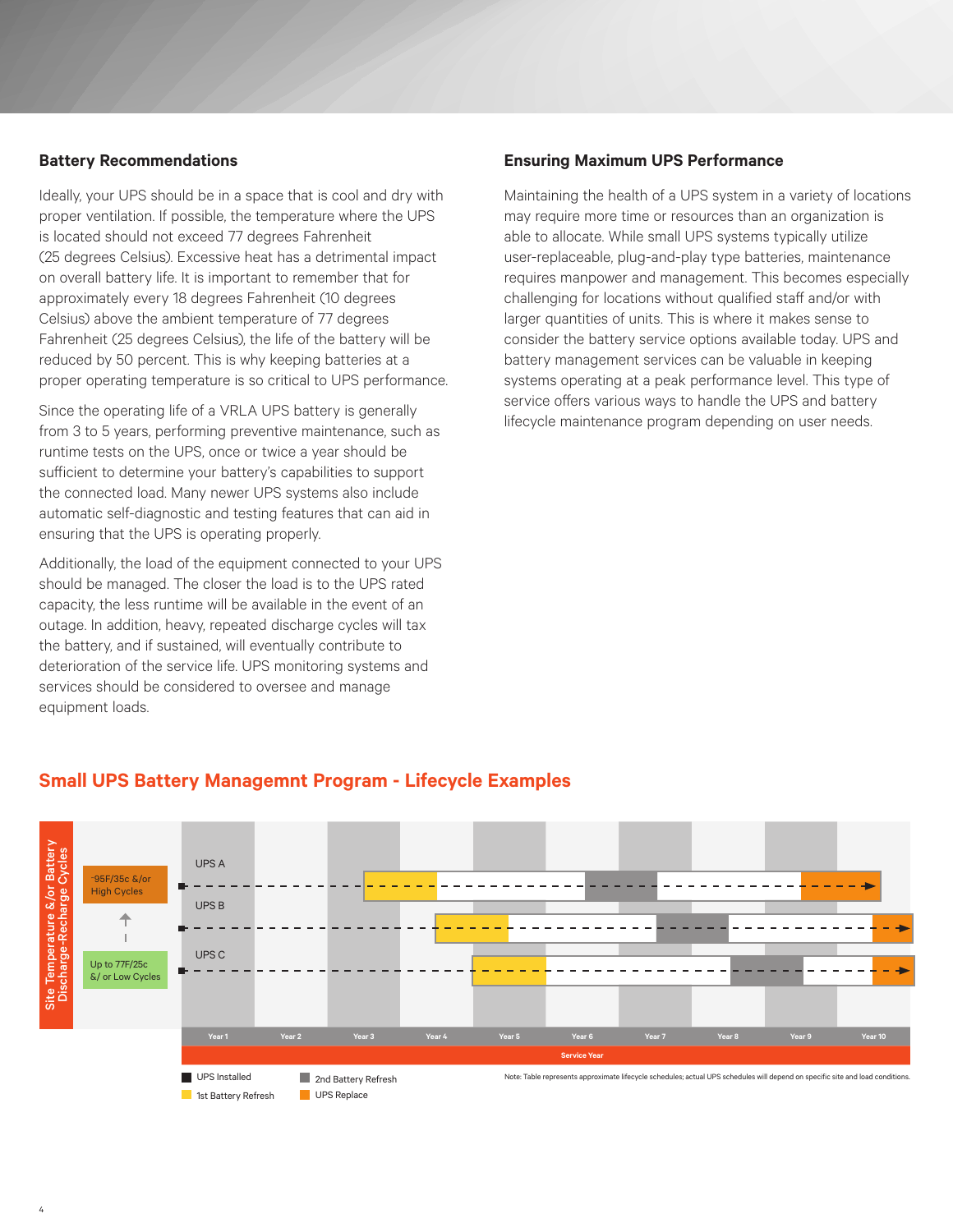

### **UPS Restoration**

In cases where there are qualified resources dedicated to maintaining the power in small or remote IT sites, there are do-it-yourself options in which users are shipped a factory-authorized UPS battery pack that they can install and start up.

### **UPS Refresh**

A UPS refresh service eliminates the challenges IT professionals face in small or remote site management. This service level typically includes a new battery pack with installation, startup, and a UPS wellness checkup by a factory-authorized technician. The technician also removes the spent batteries and ensures proper recycling that is in accordance with all government and industry regulations. This service includes the management of any regulatory paperwork that may be required.

A refresh service can also include support via a service contract depending on the age of the UPS. This type of support can provide 24x7 emergency response with 100 percent coverage of travel, parts, and labor including a failed battery or UPS replacement. It can also include proactive emergency response enabled by continuous monitoring and data analysis by remote system engineers.

#### **UPS Replacement with a New Unit**

As a UPS system ages and is near the end of its usable life, typically within a range of 7 to 10 years, battery replacement is likely not the best solution. This is the time when you should consider full UPS replacement. And if IT resources are stretched, a combined, comprehensive installation and support plan should be included. Like refresh services, a factory-authorized service technician can handle the installation and set-up of a new UPS, as well as removal and recycling of the old unit. This level of offering may also include service support that features parts, labor and travel coverage, as well as proactive emergency response.

## **Conclusion**

The need to manage the lifecycle of your UPS system and its batteries is essential to an effective power protection strategy. Whether it is do-it-yourself battery replacement or the use of a qualified technician to replace and manage batteries, there are comprehensive options for efficiently maintaining the health of your UPS in IT/edge locations.

A user-oriented, UPS and battery lifecycle maintenance program that maximizes uptime and simplifies replacement can be invaluable. Having factory-authorized technicians perform the work will allow you to augment your busy IT staff with a team of experts who can literally do the heavy lifting, ensuring continuous power for support of vital business applications.